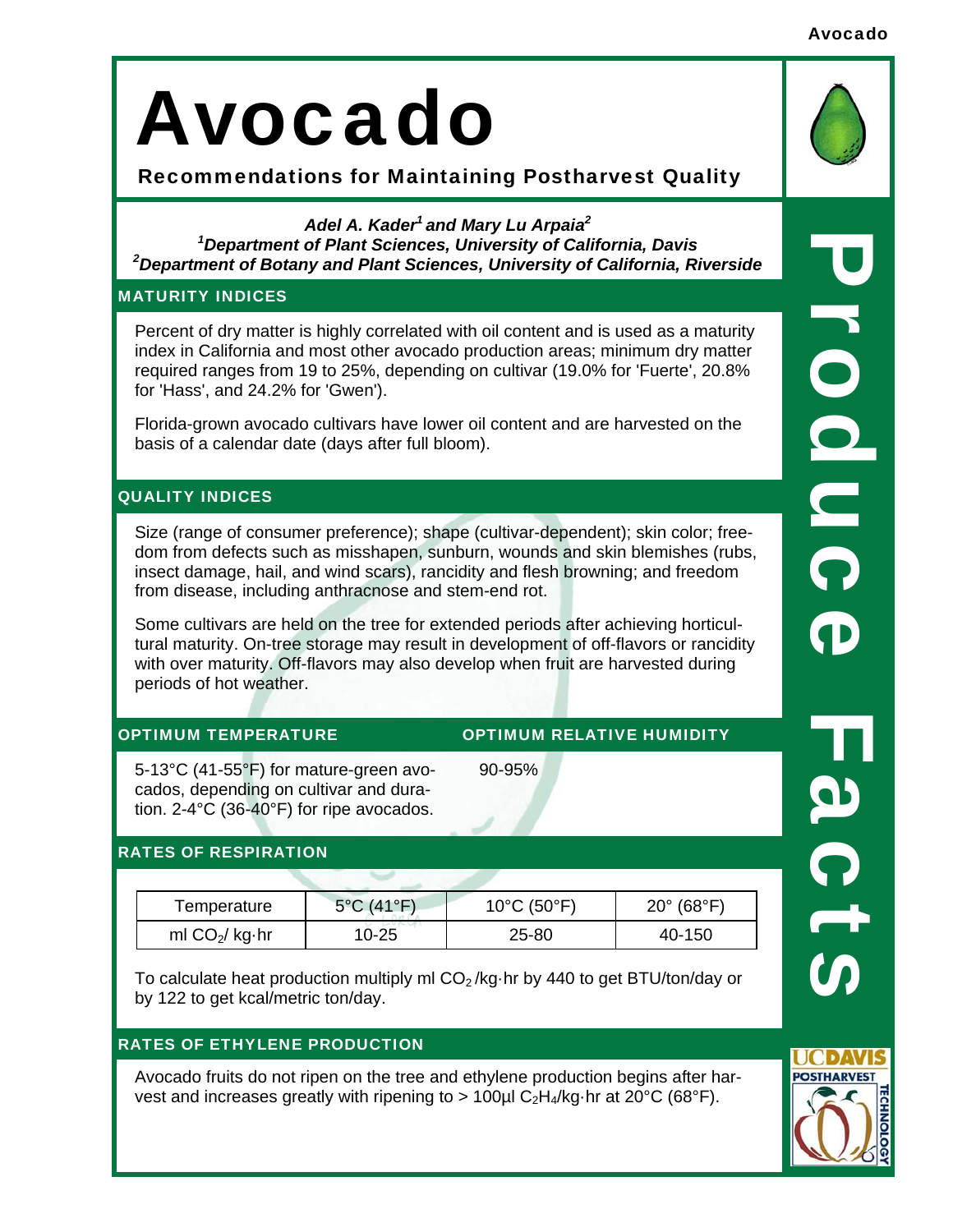### RESPONSES TO ETHYLENE

Treatment with 100 ppm ethylene at 20°C (68°F) for 48 hours (early-season fruits), 24 hours (mid-season fruits), or 12 hours (late-season fruits) induces avocados to ripen in 3-6 days, depending on cultivar and maturity. Ripening indices include flesh softening and change of skin color from green to black in some cultivars such as 'Hass'. Ripe (soft) avocados require care in handling to minimize physical damage.

#### RESPONSES TO CONTROLLED ATMOSPHERES (CA)

- Optimum CA (2-5%  $O_2$  and 3-10% CO<sub>2</sub>) delay softening and skin color changes and reduce respiration and ethylene production rates
- CA reduces chilling injury of avocado. Mature-green 'Hass' avocado can be kept at 5-7°C (41-45°F) in 2%  $O_2$  and 3-5% CO<sub>2</sub> for 9 weeks, then ripened in air at 20°C (68°F) to good quality. Exclusion and/or removal of ethylene from CA storage are recommended
- $>10\%$  CO<sub>2</sub> may increase skin and flesh discoloration and off-flavor development, especially when  $O<sub>2</sub>$  is <1%

#### PHYSIOLOGICAL DISORDERS

**Chilling injury.** Skin pitting, scalding, and blackening are the main external chilling injury symptoms on mature-green avocado kept at 0-2°C (32-36°F) for more than 7 days before transfer to ripening temperatures. Avocados exposed to 3-5°C (37-41°F) for more than two weeks may exhibit internal flesh browning (grey pulp, pulp spot, vascular browning), failure to ripen, and increased susceptibility to pathogen attack. The timing of chilling injury development and its severity depend on cultivar, production area, and maturity-ripeness stage.

#### PATHOLOGICALDISORDERS

**Anthracnose.** Caused by *Colletotrichum gloeosporioides* and appears as the fruit begins to soften as circular black spots covered with pinkish spore masses in later stages. Decay can penetrate through the flesh and induce browning and rancid flavor.

**Stem-end rot.** Caused by *Botryodiplodia theobromae* and appears as dark-brown to black discoloration which begins at the stem and advances toward the blossom end, finally covering the entire fruit. *Dothiorella gregaria* is another cause of stem-end rot in ripe avocados.

Control methods include good orchard sanitation, effective preharvest fungicide application, careful handling to minimize physical injuries, prompt cooling to optimum temperature for the cultivar and maintaining that temperature during marketing.

#### INSECT CONTROL

- Cold treatment (1°C for 14 days) can be tolerated without chilling injury if avocados are conditioned for 12-18 hours at 38°C before the cold treatment.
- Avocados do not tolerate heat treatments and/or controlled atmospheres needed for insect control.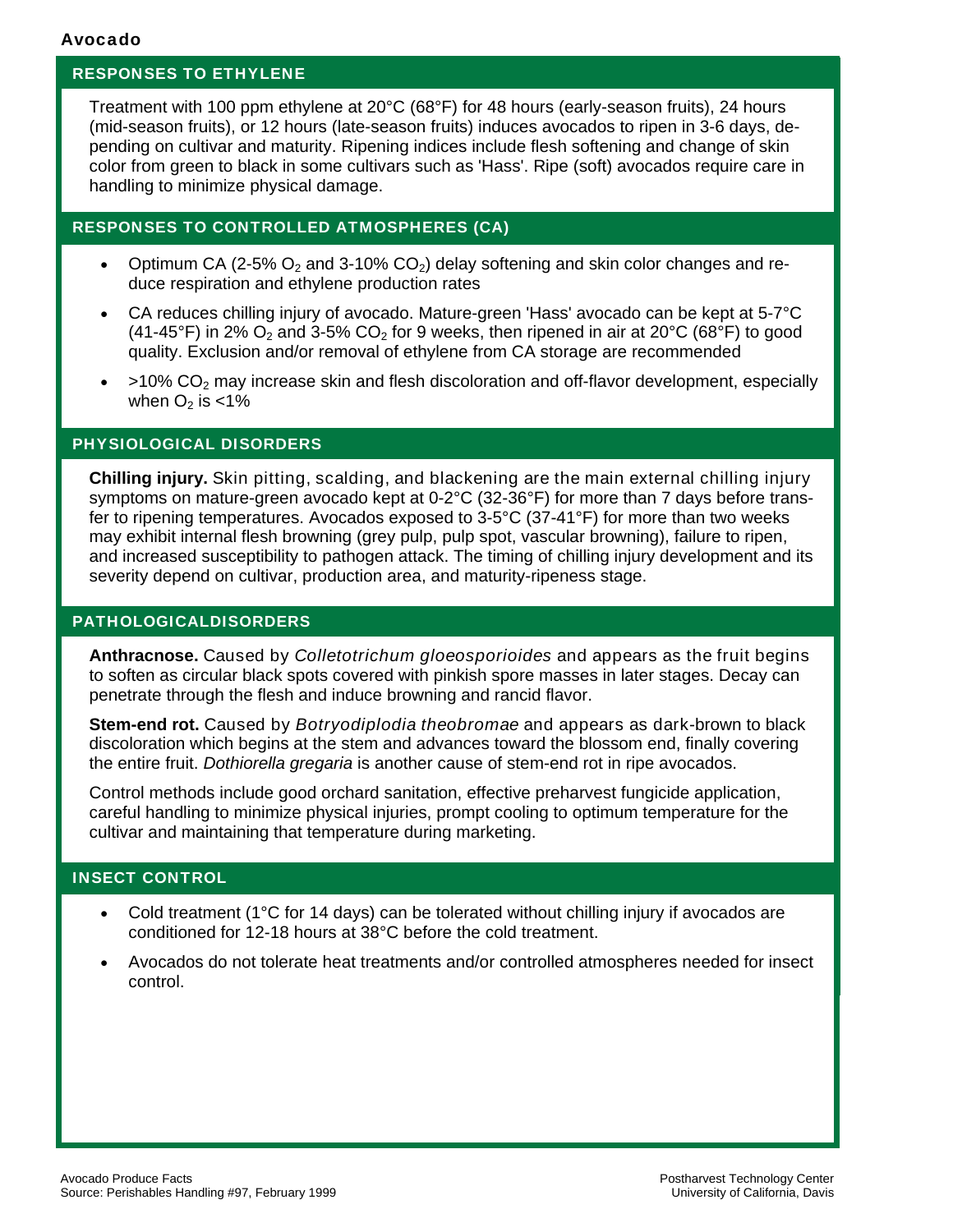# POSTHARVEST PHOTO GUIDE

### **DISORDERS**



ANTHRACNOSE



CHILLING INJURY



DOTHIORELLA STEM END ROT



ABRASION DAMAGE



LASIODIOPLODIA STEM END ROT